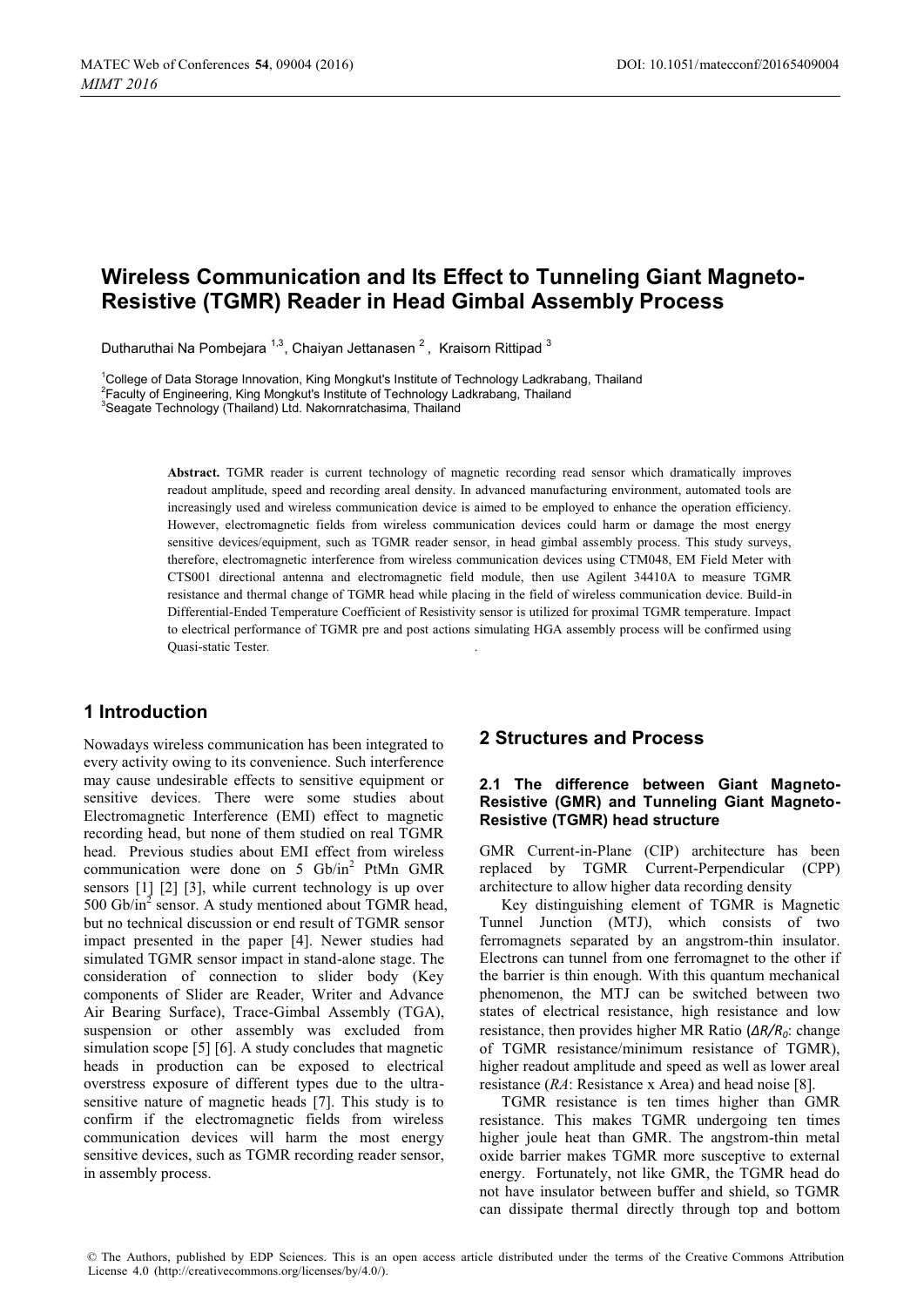metal shield. Example of simplified structure of GMR and TGMR recording reader head are explained in **Figure1** and **Figure2**. Actual structure and material may be difference base on design and fabrication.



**Figure1.** Example of simplified GMR head structure.



**Figure2.** Example of simplified TGMR head structure.

### **2.2 Head-Gimbal Assembly and its process**

Head-Gimbal Assembly (HGA) is an important piece part of Hard Disk Drive in which slider body, which containing read-write head, located and flies above magnetic recording media.



**Figure3.** Head-Gimbal Assembly process steps

The manufacturing process of Head-Gimbal Assembly is basically in full automation. As shown in Figure.3, robot end-effector pick-and-place each piece part, make mechanical connection and electrical connection between Trace-Gimbal Assembly (TGA) and Slider body. Then check performance via mechanical test and electrical test processes. Piece parts of HGA are contacted and in-contacted with grounded metal or static dissipative material many times along the automated process.

# **3 Experiment and discussion**

### **3.1 Wireless communication devices in factory environment - Electromagnetic Interference**

Electric Field from wireless communication devices is measured using CTM048, EM Field Meter with CTS001 directional antenna and electromagnetic field module. This measuring instrument has Peak and Average Measurement Range of 0.001 V/m - 20.00 V/m, Frequency Bandwidth of 1 MHz to 2.5 GHz, Antenna Factor Range of -40.0 to 40.0 dBm-1, Antenna Frequency Response of 10 MHz  $- 2.5$  GHz. The measurement is performed in empty large shield room, at distance of 1 inches (25.4 mm) between CTS001 antenna and wireless communication devices, which are (1) Portable Two-way Radio Transceiver (walkie-talkie), (2) Wireless LAN Access Point (WiFi router), (3) GSM Cellular phone, (4) Cordless phone, (5) Laptop computer, and (6) Wireless mouse & Keyboard set.

 In **Figure4**, the result shows that E-Field of higher than 5 V/m is observed from three types of wireless communication devices, Portable Two-way Radio Transceiver, GSM Cellular Phone and Cordless Phone. Whereas the E-Field of higher than 1 V/m is observed



**Figure4.** Result of Electric field survey of wireless communication devices

#### **3.2 Thermal change and DC voltage of TGMR head while placing in the field of wireless communication device**

Build-in Differential-Ended Temperature Coefficient of Resistivity (DETCR) sensor [9] [10] has been used to observe actual thermal change at TGMR head. In this experiment, the build-in DETCR sensor was located inside the slider body, approximately 1 micron  $(1x10^{-6}$  m) from TGMR reader.

Agilent 34410A with shielded-cables and Gryphic probe was modified to measure DETCR resistance and DC voltage of TGMR while placing TGMR head in the field of wireless communication devices.

The response to local changes in temperature at the DETCR sensor is based on equation (1) and (2). The change of DETCR resistance  $(\Delta R_{DETCR} = R_{DETCR}$  -*R0\_DETCR*) is proportional to the change of DETCR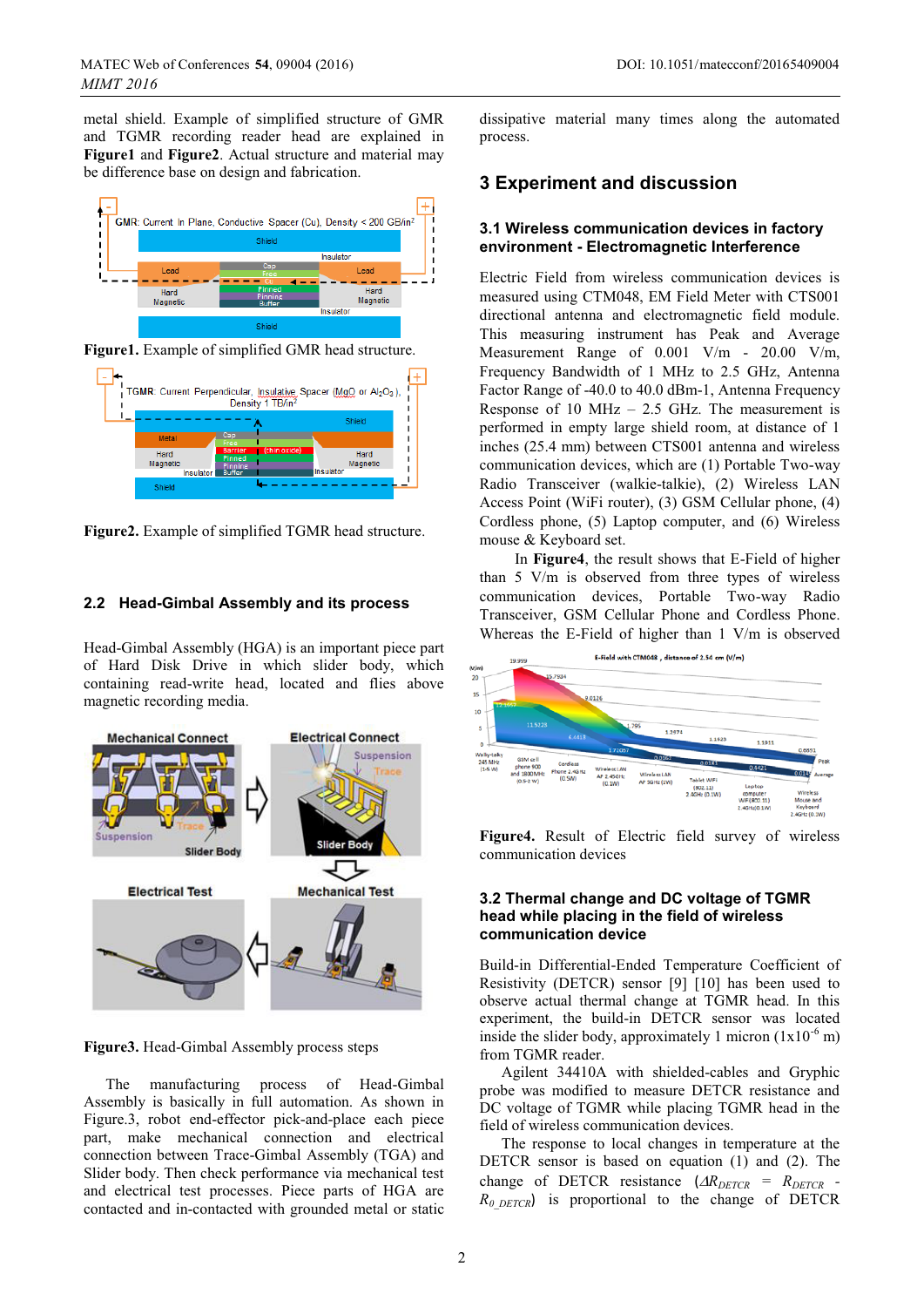temperature  $(T_{DETCR} = T_{DETCR} - T_0_{DETCR})$  while  $R_0_{DETCR}$ is original resistance of the DETCR, *R<sub>DETCR</sub>* is resistance of the DETCR at the point of time to compare,  $T_{0\text{ DETCR}}$  is original temperature of the DETCR,  $T_{DETCR}$  is temperature of the DETCR at the point of time to compare, and  $\alpha$  is specific to DETCR material.

$$
\Delta R_{DETCR} = a \Delta T_{DETCR} \tag{1}
$$

$$
R_{DETCR} - R_{0\_DETCR} = a * (T_{DETCR} - T_{0\_DETCR})
$$
 (2)



Gryphic probe to DETCR leads and TGMR Leads

**Figure5.** Measurement set-up on Thermal change and DC voltage of TGMR head while placing in the field issued from wireless communication device

Result is shown in **Figure6.1**; the temperature changes when placing TGMR in the field of wireless communication device. The original temperature  $(T_0)$  is 22 degree Celsius and the change of temperature  $(AT)$  is less than 3 degree Celsius, so maximum temperature is less than 25 degree Celsius which is needed to be compared whether it is high enough to reach the threshold of soft level of stability failure of TGMR. Typically, the threshold should be more than 100 degree Celsius.

**Figure6.2** shows measurement result of DC voltage drops on TGMR, while placing TGMR head in the field of wireless communication device(s). Overall average of DC voltage is  $1.2x10^{-6}$  VDC and overall maximum is  $11.78x10^{-6}$  VDC. As average TGMR resistance is about 300 Ohms, so maximum calculated power on TGMR is 4.8x10-13 Watts or 0.48 pico Joule/second. Next, this should be compared with threshold of TGMR failure which is typically susceptible to the energy in nano Joule range.









**Figure6.2.** DC voltage of TGMR head while placing in the field of wireless communication device

#### 3.3 **Electrical Performance of TGMR pre and post actions simulating HGA assembly process**

Four types of wireless communication devices: GSM Cellular Phone, Cordless Phone, WiFi Router and Tablet Computer have been chosen to be field sources in this experiment because they are mostly used nowadays. HGAs are placed in the field generated from each device at D (cm.) distance far away as set up shown in **Figure5**.

Four actions of HGA process have been simulated during the HGAs are in-field as shown in **Figure7**. There are; (I) No contact to HGA at all (II) Grounded-Metal 10 times contact to open traces of TGMR (III) Grounded-Non-Metal 10 times contact to open traces of TGMR (IV)10 times pick-and-place on base plate with Non-Metal End-Effector



**Figure7.** Four actions represent HGA process

Electrical performance of HGAs has been tested before and after the actions with Quasi-static Tester (QST) to see how the experiment impacts to electrical performance of HGAs. Both catastrophic failure parameters (TGMR resistance, Amplitude, Slope) and instability parameters (Asymmetry, Barkhausen Jump, Hysteresis Loop, and Spectral Maximum Amplitude Noise/ S.M.A.N.) were observed and compared with total sample size of 180 HGAs. QST TGMR resistance measurement is static test and quite direct to see obvious physical change of TGMR sensor such as insulator or oxide layer breakdown. The other following parameters are measured and calculated from the Transfer Curve as shown in **Figure8**.

Amplitude is the key performance of reader sensor. The test measures peak amplitude in micro-volt at defined point of magnetic field. Amplitude is directly related to the change of TGMR resistance as shown in (3). While *I* is the bias current, *V* is the voltage drop on the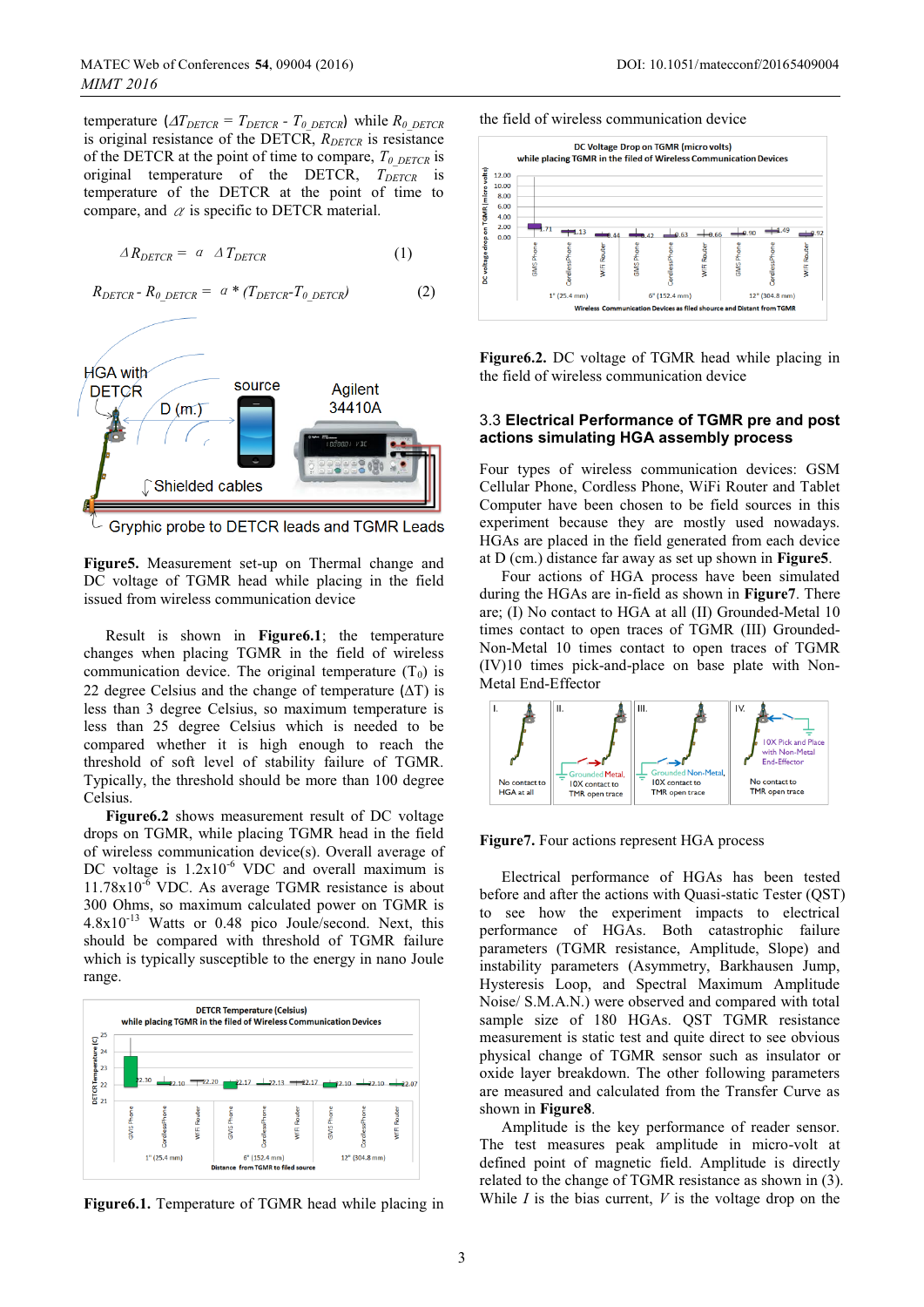sensor,  $\Delta R/R_0$  is the intrinsic TGMR ratio,  $\varepsilon$  is the efficiency or amount of free layer rotation. External energy such as Thermal, EOS/ESD can cause Pinned Layer reversal in TGMR and Slope test can reveal the magnitude and location of reversal over the sweep test range. Asymmetry test basically shows the symmetry of the transfer curve which can indicate performance of magnetic layers in TGMR. Equation (4) shows magnetic layers in TGMR. calculation of asymmetry from absolute value of the maximum and minimum amplitude. Hysteresis test is measurement area between forward amplitude (Fi) and reverse amplitude (Ri) of the amplitude. Equation (5) shows calculation of hysteresis, in the unit of microvolt/Oe, from amplitude and magnetic field increment (Inc). Barkhausen-jump (micro-volt) is maximum amplitude jumping between two adjacent measurement points. Percent of Barkhuasen jump (*%BJ*) can be calculated with peak-to-peak amplitude (*Amp.pk-pk*) as shown in (6). Spectral Maximum Amplitude Noise (S.M.A.N.) test measures noise density by sweeping through a range of DC magnetic fields. This parameter is invented to provide capability of high frequency instability identification. [11] [12] Example of S.M.A.N. test is shown in Figure9.





**Figure9.** Example of SMAN test by QST

Amp little = 
$$
I \times \Delta R \times \varepsilon = I \times R_0 \times \frac{\Delta R}{R_0} \times \varepsilon = V \times \frac{\Delta R}{R_0} \times \varepsilon
$$
 (3)

Asymmetry (%) = 
$$
\frac{|MAX.amp| - |MIN.amp|}{|MAX.amp| + |MIN.amp|} \times 100
$$
 (4)

$$
Hysteresis(\mu V/Oe) = Inc \times \sum |Fi-Ri|
$$
 (5)

$$
\%BJ = [BJ(\mu V)/Amp._{pk-lk}] \times 100
$$
 (6)

The result from QST shows that, both catastrophic failure and instability failure parameters related to TGMR electrical performance (TGMR resistance, Amplitude, Slope, Asymmetry, Barkhausen Jump, Hysteresis-Loop, and Spectral Maximum Amplitude Noise) are not significantly changed. It is illustrated by correlation plot between pre and post actions simulating HGA assembly processes, in **Figure10.1** to **Figure10.7**. This could confirm with the result of measuring Thermal change and DC voltage of TGMR head while placing in the field of wireless communication device in the section 3.2.



**Figure10.1** Correlation of **"TGMR Resistance"** 







**Figure10.3** Correlation of **"TGMR Slope"**